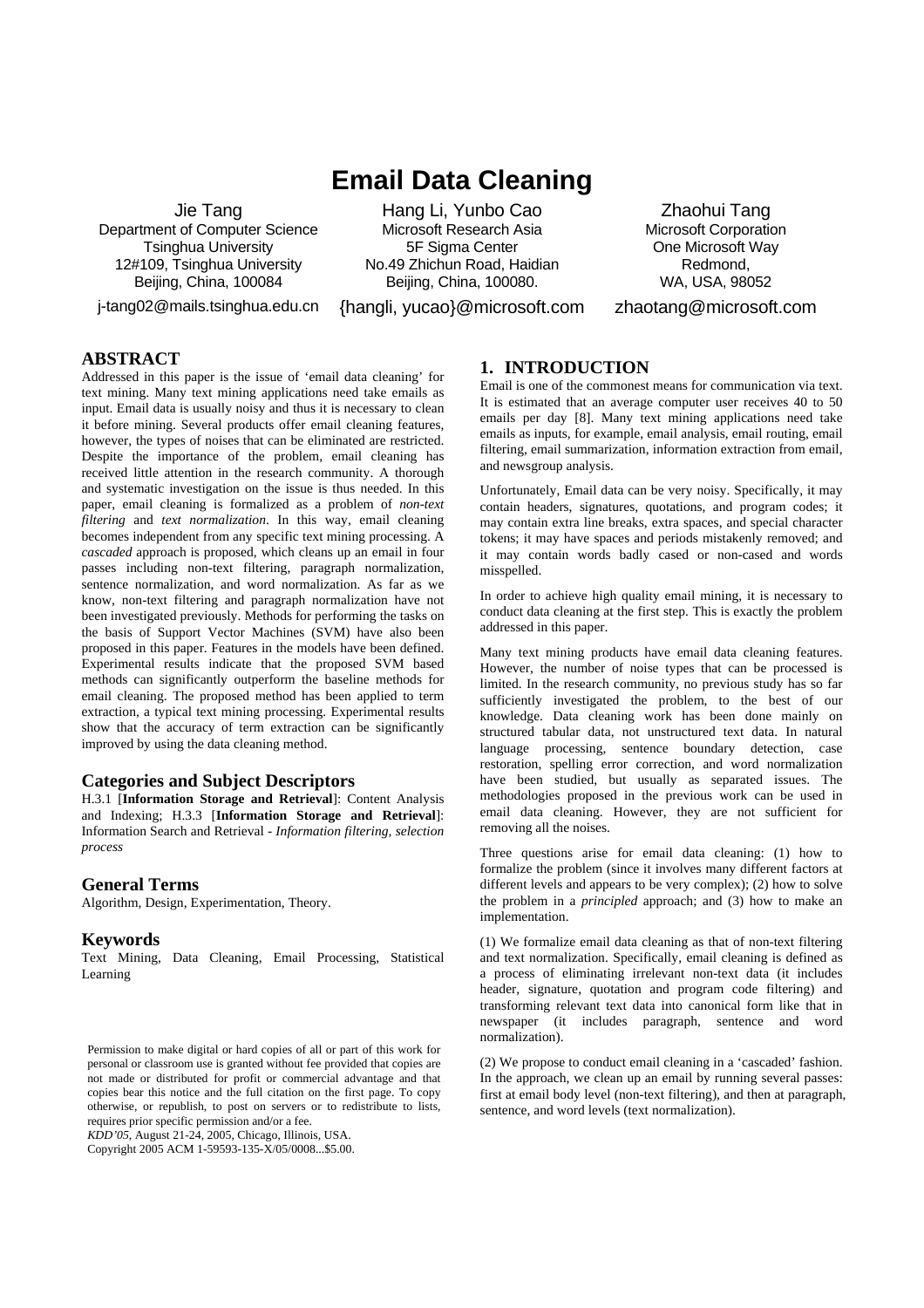(3) It turns out that some of the tasks in the approach can be accomplished with existing methodologies, but some cannot. The tasks of email header detection, signature detection, and program code detection in non-text filtering, and paragraph ending detection in paragraph normalization do not seem to be examined previously. We view the former three tasks as 'reverse information extraction'. We propose a unified statistical learning approach to the tasks, based on SVM (Support Vector Machines). We define features for the models.

We tried to collect data from as many sources as possible for experimentation. In total, 5,565 emails from 14 different sources were gathered. Our experimental results indicate that the proposed SVM based methods perform significantly better than the baseline methods for cleaning. We also applied our method to term extraction. Experimental results indicate that our method can indeed enhance the accuracy of term extraction. We observed 38%-45% improvements on term extraction in terms of F1 measure.

The rest of the paper is organized as follows. In Section 2, we introduce related work. In Section 3, we formalize the problem of email data cleaning. In Section 4, we describe our approach to the problem and in Section 5, we explain one possible implementation. Section 6 gives our experimental results. We make concluding remarks in Section 7.

# **2. RELATED WORK**

## **2.1 Data Cleaning**

Data cleaning is an important area in data mining. Many research efforts have been made so far. However, most of the previous work was focusing on cleaning up of structured data and only a little work was concerned with semi-structured or non-structured data cleaning.

## **Email Data Cleaning**

Several products have email cleaning features. For instance, eClean 2000 is a tool that can clean up emails by removing extra spaces between words, removing extra line breaks between paragraphs, removing email headers, and re-indenting forwarded mails [33]. It conducts email cleaning using rules defined by users.

WinPure ListCleaner Pro is a data cleaning product. It also has an email cleaning module [34]. It can identify inaccurate and duplicated email addresses in a list of email addresses. However, it does not conduct cleaning on email data itself.

To the best of our knowledge, no previous work has been done on email cleaning in the research community.

## **Web Page Data Cleaning**

Considerable efforts have been placed on the cleaning of web pages.

For instance, Yi and Liu [30] define banner ads, navigational guides, and decoration pictures as web page noises. They assign a weight to each block in a web page, where a weight represents the importance (cleanness) of a block. They use, in the weight calculation, the fact that web pages in a site tend to follow fixed layouts and those parts in a page that also appear in many other pages in the site are likely to be noises.

Lin and Ho view the problem of web page cleaning as that of discovering informative contents from web pages [16]. They first partition a page into several blocks on the basis of HTML tags. They next calculate entropy value of each block. Finally, they select the informative blocks by a predefined threshold from the page. See also [14].

#### **Tabular Data Cleaning**

Tabular data cleaning is aimed at detecting and removing duplicate information when data is consolidated from different sources. Therefore, tabular data cleaning significantly differs in nature from text data cleaning.

Tabular data cleaning has been investigated at both schema level and instance level. At schema level, the differences in data schemas can be absorbed by schema translation and schema integration. The main problem here is to resolve naming and structural conflicts [23]. At instance level, the main problem is to identify overlapping data. The problem is also referred to as object identification [10], duplicate elimination, or merge/purge problem [13]. See [25] for an overview.

Some products provide tools for tabular data cleaning. For instance, SQL Server 2005 provides a tool for tabular data cleaning called Fuzzy Grouping. The ETL tool performs data cleaning by identifying rows of similar or duplicate data and choosing a canonical row to represent the rows of the data [35].

# **2.2 Language Processing**

Sentence boundary detection, word normalization, case restoration, spelling error correction, and other related issues have been intensively investigated in natural language processing, but usually as separated issues.

## **Sentence Boundary Detection**

Palmer and Hearst, for instance, propose using a neural network model to determine whether a period in a sentence is the ending mark of the sentence, an abbreviation, or both [22]. They utilize the part of speech probabilities of the tokens surrounding the period as information for the disambiguation. See also [20].

#### **Case Restoration**

Lita et al. propose employing a language modeling approach to address the case restoration problem [17]. They define four classes for word casing: all lower case, first letter upper case, all letters upper case, and mixed case, and formalize the problem as that of assigning the class labels to words in natural language texts. They then make use of an n-gram model to calculate the probability scores of the assignments.

Mikheev proposes making use of not only local information but also global information in a document in case restoration [20]. See also [5, 9].

#### **Spelling Error Correction**

Spelling error correction can be formalized as a word sense disambiguation problem. The goal then becomes to select a correct word from a set of confusion words, e.g., {to, too, two} in a specific context. For example, Golding and Roth propose using statistical learning methods to address the issue [12].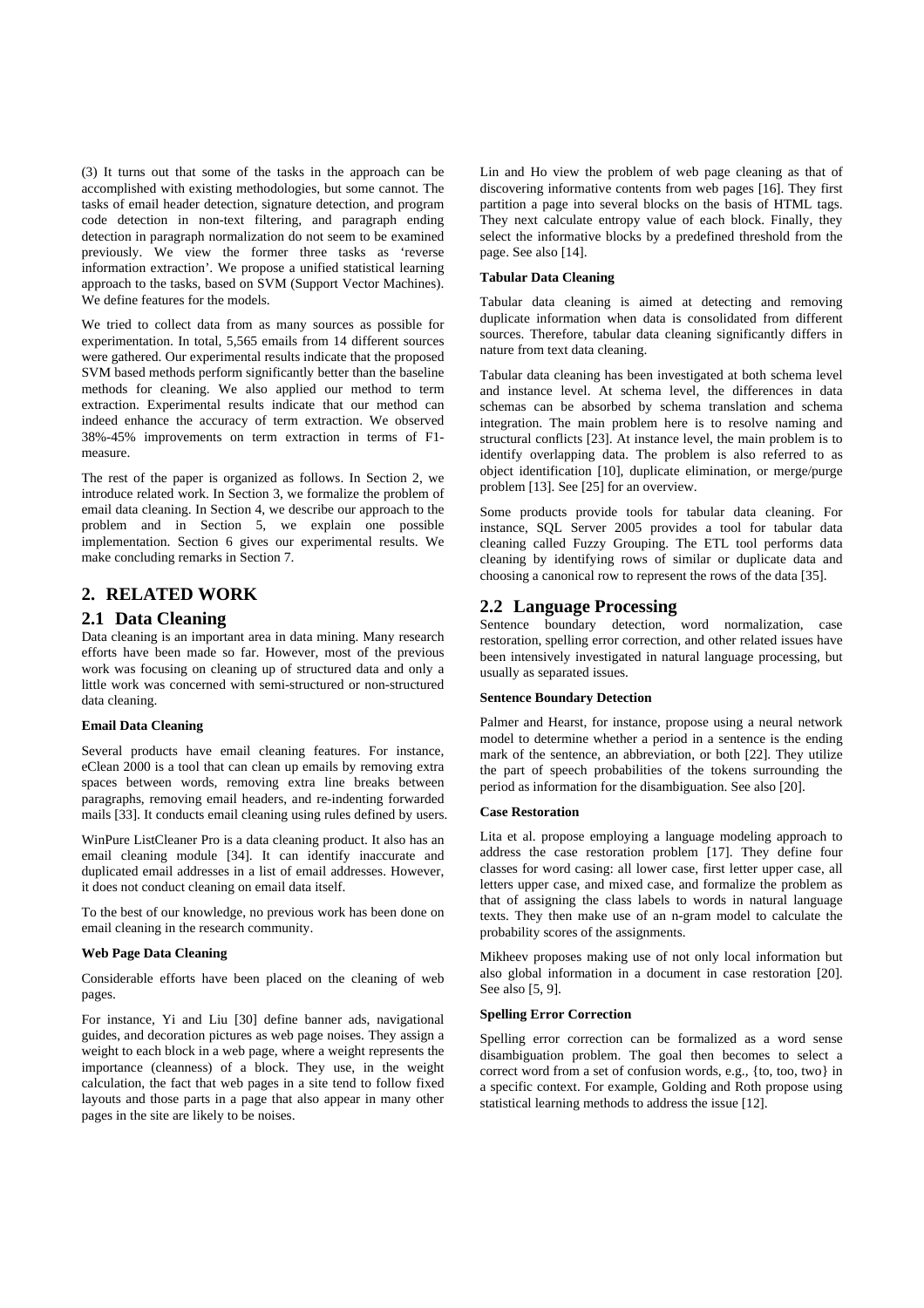The problem can also be formalized as that of data conversion using the noise channel model from Information Theory. The source model can be built as an n-gram language model and the channel model can be constructed with confusing words measured by edit distance. For example, Mayes et al., Church and Gale, Brill and Moore have developed techniques for the confusing words calculation [2, 4, 18].

#### **Word Normalization**

Sproat et al. have investigated normalization of non-standard words in texts, including numbers, abbreviations, dates, currency amounts, and acronyms [27]. They define a taxonomy of nonstandard words and apply n-gram language models, decision trees, and weighted finite-state transducers to the normalization.

#### **2.3 Information Extraction**

In information extraction, given a sequence of instances, we identify and pull out a sub sequence of the input that represents information we are interested in. Hidden Markov Model [11], Maximum Entropy Model [1, 3], Maximum Entropy Markov Model [19], Support Vector Machines [7], Conditional Random Field [15], and Voted Perceptron [6] are widely used information extraction models.

Information extraction has been applied, for instance, to part-ofspeech tagging [26], named entity recognition [32] and table extraction [21, 24, 29].

# **3. CLEANING AS FILTERING AND NORMALIZATION**

Mining from emails is an important subject in text mining. A large number of applications can be considered, for example, analysis of trends in emails, automatic routing of email messages, automatic filtering of spam emails, summarization of emails, information extraction from emails, and analysis of trends in newsgroup discussions (newsgroup articles are usually emails).

- 1. On Mon, 23 Dec 2002 13:39:42 -0500, "Brendon"
- 2. <br/>brendon@nospamitology.net> wrote:
- 3. NETSVC.EXE from the NTReskit. Or use the
- 4. psexec from
- 5. sysinternals.com. this lets you run
- 6. commands remotely for example net stop 'service'.
- $\overline{7}$ .
- 8. -------------------------------------- 9. Best Regards
- 10. Brendon
- 

11.

12. Delighting our customers is our top priority. We welcome your comments and 13. suggestions about how we can improve the support we provide to you. 14. --------------------------------------

-----Original Message-----

- 16. >>"Jack" <jehandy@verizon.net> wrote in message
- 17. >>news:00a201c2aab2\$12154680\$d5f82ecf@TK2MSFTNGXA12... 18. >> Is there a command line util that would allow me to
- 19. >> shutdown services on a remote machine via a batch file?
- 
- 20. >>Best Regards
- 21. >>Jack

#### **Figure 1. Example of email message**

- 1. NETSVC.EXE from the NTReskit. Or use the psexec from sysinternals.com.
- 2. This lets you run commands remotely for example net stop 'service'.

**Figure 2. Cleaned email message** 

Unfortunately, emails are usually very noisy and simply applying text mining tools to them, which are usually not designed for mining from noisy data, may not bring good results. We examined the quality of the 5,565 emails and found that surprisingly 98.4% of the emails have this or that type of noise *for text mining* (based on the definition of clean email described below).

Figure 1 shows an example email which includes many typical noises (or errors) for text mining. Lines 1 and 2 are a header; lines from 7 to 14 are a signature; and a quotation lies from line 15 to line 21. All of them are supposed to be irrelevant to text mining. Only lines from 3 to 6 are actual text content. However, the text is not in canonical form. It is mistakenly separated by extra line breaks. The word "this" in line 5 is also not capitalized.

Figure 2 shows an ideal output of cleaning on the email in Figure 1. Within it, the non-text parts (header, signature and quotation) have been removed. The text has been normalized. Specifically, the extra line breaks have been eliminated. The case of word "this" has been correctly restored.

In this paper, we formalize the email cleaning problem as that of non-text data filtering and text data normalization. By 'filtering' of an email we mean a process of removing the parts in the email which are not needed for text mining, and by 'normalization' of an email we mean a process of converting the parts necessary for text mining into texts in canonical form (like a newspaper style text).

Header, signature, quotation (in forwarded message or replied message), program code, and table are usually irrelevant for mining, and thus should be identified and removed (in a particular text mining application, however, we can retain some of them when necessary). On the other hand, text and list are needed for text mining and thus should be retained.

In a text in canonical form, paragraphs are separated by line breaks; sentences have punctuation marks (period, question mark, exclamation mark, colon, ellipsis); the first words in the sentences are capitalized; and all the words are correctly cased and spelled.

Usually natural language processing and text mining systems are designed for processing texts in canonical form. A desirable consequence of conducting cleaning in this way is that we can significantly enhance the modularity of text mining.

Here, we only consider handling emails in plain text format, i.e., non-structured data. We do not take into consideration of emails in other formats such as HTML and Rich Format Text. There are two reasons: all the other formats can be reduced to plain text (with the format information lost, however) and usually many emails for text mining (and data mining) are stored in databases as plain texts.

# **4. CASCADED APPROACH**

We perform email cleaning in four passes of processing: non-text filtering, paragraph normalization, sentence normalization, and word normalization. Figure 3 shows the flow.

The input is an email message. In non-text filtering, we identify the existing header, signature, quotation, and program code in the email and remove the identified blocks. In paragraph normalization, we identify extra line breaks and remove them. In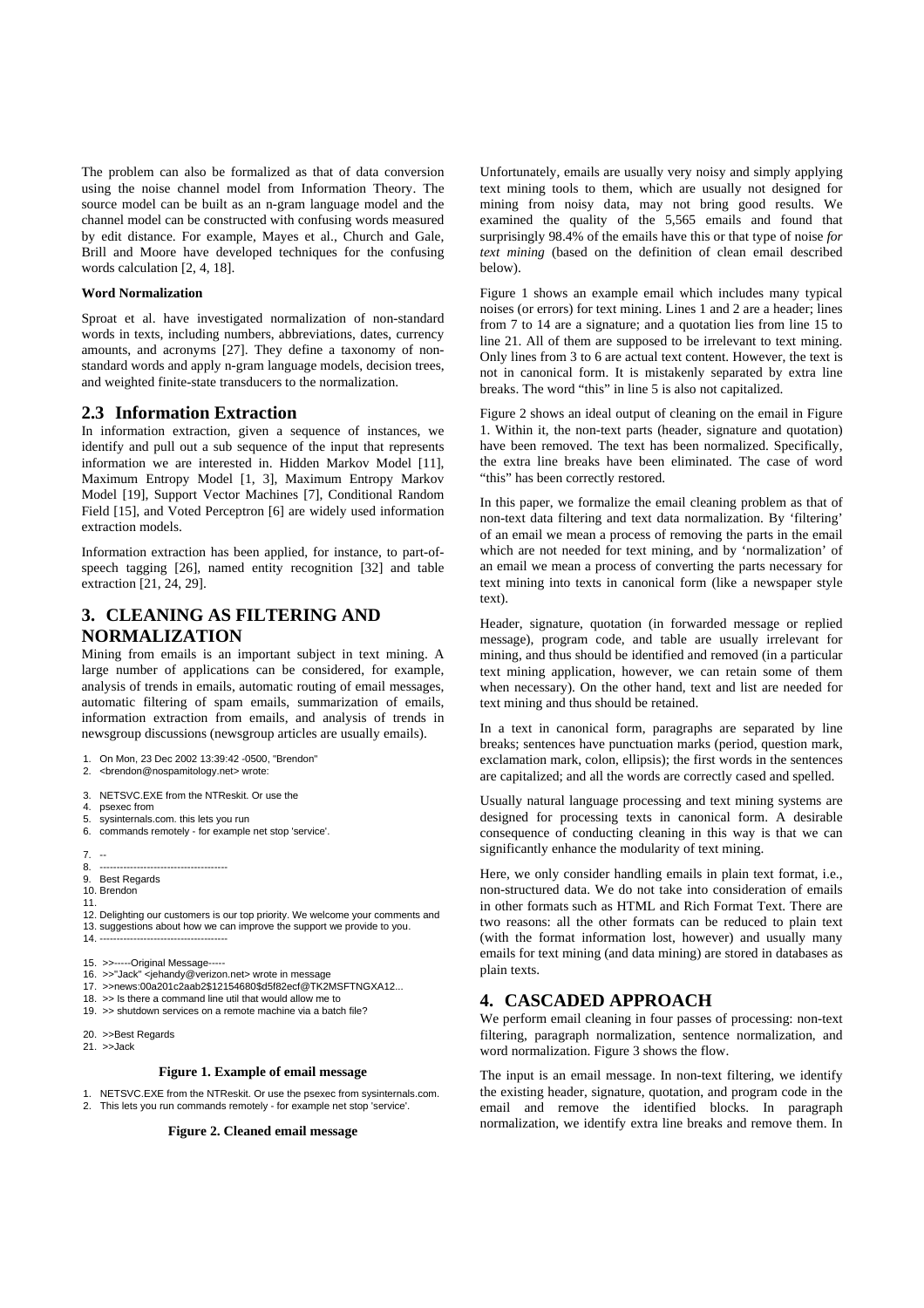sentence normalization, we figure out whether a period, a question mark, or an exclamation mark is a real sentence-ending. If so, we take it as a sentence boundary. Moreover, we remove non-words including non-ASCII words, tokens containing many special symbols, and lengthy tokens, and take their locations as sentence boundaries as well (a sentence obtained in this way is not necessarily a natural sentence). In word normalization, we conduct case restoration on badly cased words.



**Figure 3. Flow of email data cleaning** 

We note that it is reasonable to conduct cleaning as described above. Removing noisy blocks first are preferable, because such blocks are not needed in the other processing. Normalizing text from paragraph to sentence and then to word is desirable, because there are dependencies between the processes. Word normalization (e.g., case restoration) needs sentence beginning information. Paragraph normalization (e.g., paragraph ending information) helps sentence normalization.

We should also filter out other noisy blocks like tables. In this paper, we confine ourselves to the removal of the noisy blocks described above (header, signature, and program code), because we have observed only a few other block types (tables) available in our data. (0.6% of emails in the 14 data sets have other types). We should also conduct spelling error correction in word normalization. However, we will leave this to future work, because spelling errors are less common than casing errors in emails. (93.6% of the word level errors are casing errors.)

## **5. IMPLEMENTATION**

We consider one implementation of the cascaded approach. We employ a unified machine learning approach in non-text filtering and paragraph normalization. Furthermore, we utilize rules in the sentence normalization and word normalization. The former two issues have not been investigated previously and are the main focus of our work. The latter two issues have been intensively studied in the literature as explained.

# **5.1 Outline**

The input is an email message. The implementation carries out cleaning in the following steps.

(1) Preprocessing. It uses patterns to recognize 'special words', including email address, IP address, URL, date, file directory, Date (e.g. 02-16-2005), number (e.g. 5.42), money (e.g. \$100), percentage (e.g. 92.86%), words containing special symbols (e.g. C#, .NET, .doc, Dr.). It also uses patterns to recognize bullets in list items  $(e.g.: (1), b)$ , etc.)

(2) Non-text filtering. It detects the header and signature (if there exist) in the email by using a classification model. It then eliminates the identified blocks. It next detects program codes (if there exist) in the email with the same approach and removes the identified blocks. Finally, it filters out quotations using hardcoded rules. It views lines starting with special characters  $(e.g. >, \cdot)$ , >>) as quotations. After this step, only relevant text data remains. The step relies on header detection, signature detection, and program code detection.

(3) Paragraph normalization. It identifies whether or not each line break is a paragraph ending by using a classification model. If not, it removes the line break. It also forcibly removes consecutive (redundant) line breaks between paragraphs into a single linebreak. As a result, the text is segmented into paragraphs. The step is mainly based on paragraph ending detection.

(4) Sentence normalization. It determines whether each punctuation mark (i.e., period, exclamation mark, and question mark) is sentence ending by utilizing rules. If there is no space after an identified sentence ending, it adds a space there. It also removes redundant symbols (including space, exclamation mark, question mark, and period) at the sentence ending. Furthermore, it eliminates noisy tokens (e.g. non-ASCII characters, tokens containing many special symbols, and lengthy tokens) and views the positions as sentence endings (this is because a sentence can rarely be across such tokens). As a result, each paragraph is segmented into sentences.

(5) Word normalization. It conducts case restoration on badly cased words using rules and a dictionary.

## **5.2 Classification Model**

We make use of Support Vector Machines (SVM) as the classification model [28].

Let us first consider a two class classification problem. Let  $\{(x_1, x_2, \ldots, x_n)\}$  $y_1$ ), ...,  $(x_N, y_N)$ } be a training data set, in which  $x_i$  denotes an instance (a feature vector) and  $y_i \in \{-1, +1\}$  denotes a classification label. In learning, one attempts to find an optimal separating hyper-plane that maximally separates the two classes of training instances (more precisely, maximizes the margin between the two classes of instances). The hyper-plane corresponds to a classifier (linear SVM). It is theoretically guaranteed that the linear classifier obtained in this way has small generalization errors. Linear SVM can be further extended into non-linear SVMs by using kernel functions such as Gaussian and polynomial kernels.

We use SVM-light, which is available at http://svmlight.joachims.org/. We choose polynomial kernel, because our preliminary experimental results show that it works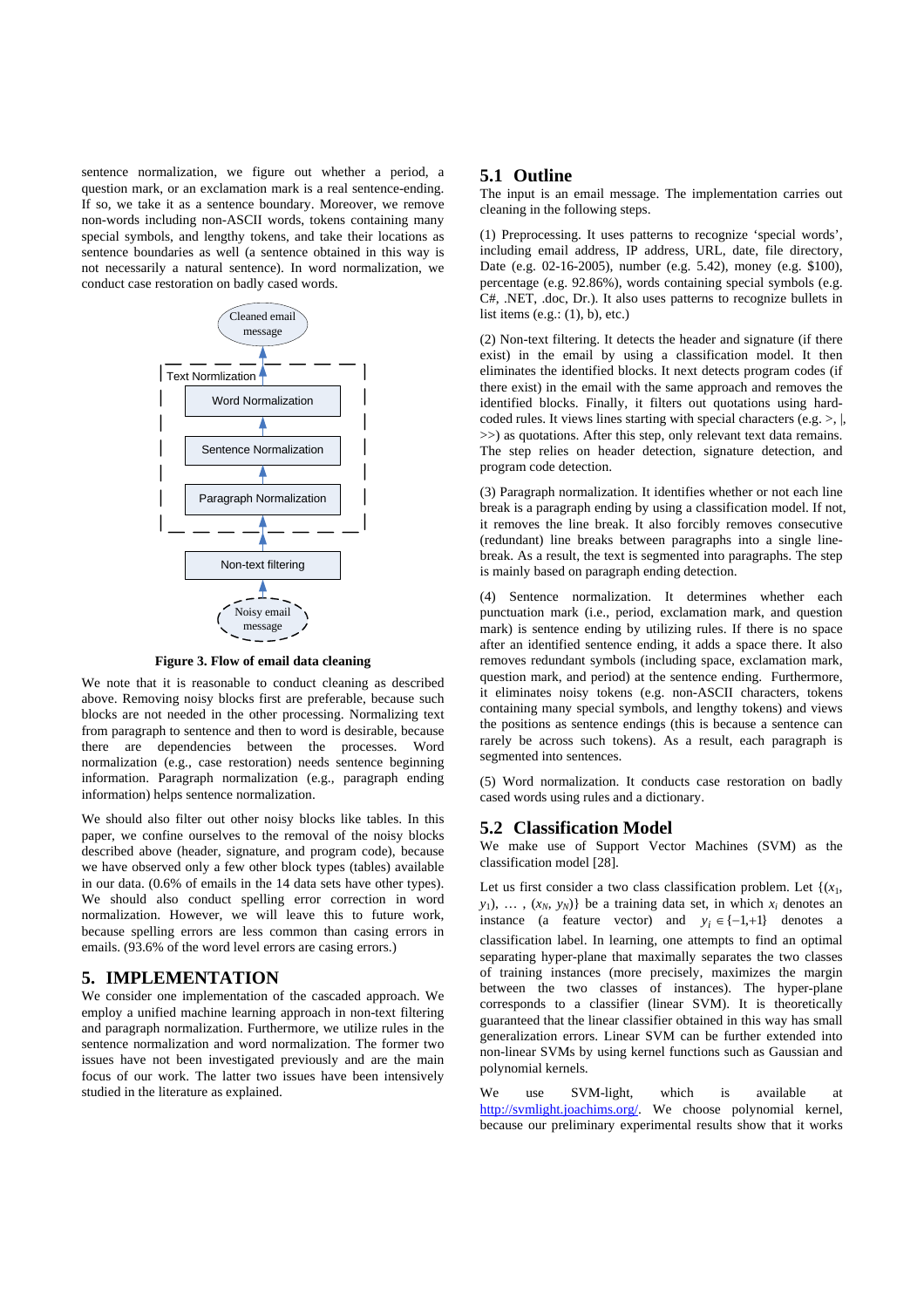best for our current task. We use the default values for the parameters in SVM-light. When there are more than two classes, we adopt the "one class versus all others" approach, i.e., take one class as positive and the other classes as negative.

## **5.3 Header and Signature Detection**

## *5.3.1 Processing*

Header detection and signature detection are similar problems. We view both of them as 'reverse information extraction'. Hereafter, we take header as example in our explanation. The learning based header detection consists of two stages: training and detection.

In detection, we identify whether or not a line is the start line of a header, and whether or not a line is the end line of a header using two SVM models. We next view the lines between the identified start line and the end line as header.

In training, we construct the two SVM models that can detect the start line and the end line, respectively. In the SVM models, we view a line in an email as an instance. For each instance, we define a set of features and assign a label. The label represents whether the line is start, end, or neither. We use the labeled data to train the SVM models in advance.

It seems reasonable to take lines as instances for non-text filtering. We randomly picked up 104,538 lines from the 5,565 emails and found that 98.37% of the lines are either text or non-text (header, signature, program code, etc). It is really rare to have a mix of text and non-text in a line.

The key issue here is how to define *features* for effectively performing the cleaning task.

## *5.3.2 Features in Header Detection Models*

The features are used in both the header-start and header-end SVM models.

**Position Feature:** The feature represents whether the current line is the first line in the email.

**Positive Word Features:** The features represent whether or not the current line begins with words like "From:", "Re:", "In article", and "In message", contains words such as "original message" and "Fwd:", or ends with words like "wrote:" and "said:".

**Negative Word Features:** The features respectively represent whether or not the current line contains words like "Hi", "dear", "thank you", and "best regards". The words are usually used in greeting and should not be included in a header.

**Number of Words Feature:** The feature stands for the number of words in the current line.

**Person Name Feature:** The feature represents whether or not the current line contains a person name (first name or last name).

**Ending Character Features:** The features respectively represent whether or not the current line ends with colon, semicolon, quotation mark, question mark, exclamation mark or suspension points. (The first line of a header is likely to end with characters like quotation mark, but is less likely to end with characters like colon or semicolon.)

**Special Pattern Features:** In the preprocessing step, the special words have already been recognized. Each of the features represents whether or not the current line contains one type of special words. Positive types include email address and date. Negative types include money and percentage.

**Number of Line Breaks Feature:** The feature represents how many line breaks exist before the current line.

*The features above are also defined similarly for the previous line and the next line.*

#### *5.3.3 Features in Signature Detection Model*

The features are used in both the signature-start and signature-end SVM models.

**Position Features:** The two features are defined to represent whether or not the current line is the first line or the last line in the email.

**Positive Word Features:** The features represents whether or not the current line contains positive words like "Best Regards", "Thanks", "Sincerely" and "Good luck".

**Number of Words Features:** One of the two features stands for the number of words in the current line. The first line of a signature usually contains a few words, such as the author's name or words like "Best Regards", "Thanks". The other feature stands for the number of words in a dictionary.

**Person Name Feature:** The feature represents whether or not the current line contains a person name (first name or last name). A signature is likely to begin with the author's name.

**Ending Character Features:** The features respectively represent whether or not the current line ends with a punctuation mark like colon, semicolon, quotation mark, question mark, exclamation mark and suspension points. (A signature is less likely to end with punctuation marks like colon or semicolon.)

**Special Symbol Pattern Features:** The features respectively indicate whether the line contains consecutive special symbols such as: "--------", "======", "\*\*\*\*\*\*". Such patterns can be frequently found in signatures.

**Case Features:** The features represent the cases of the tokens in the current line. They indicate whether the tokens are all in uppercase, all in lower-case, all capitalized or only the first token is capitalized.

**Number of Line Breaks Feature:** The feature represents how many line breaks exist before the current line.

*The features above are also defined similarly for the previous line and the next line.*

# **5.4 Program Code Detection**

# *5.4.1 Processing*

Program code detection is similar to header and signature detection. It can also be viewed as a 'reverse information extraction' problem. The detection is performed by identifying the start line and the end line of a program code using SVMs. A recognized program code is then removed. Again, utilizing effective features in the SVM models is the key to a successful detection.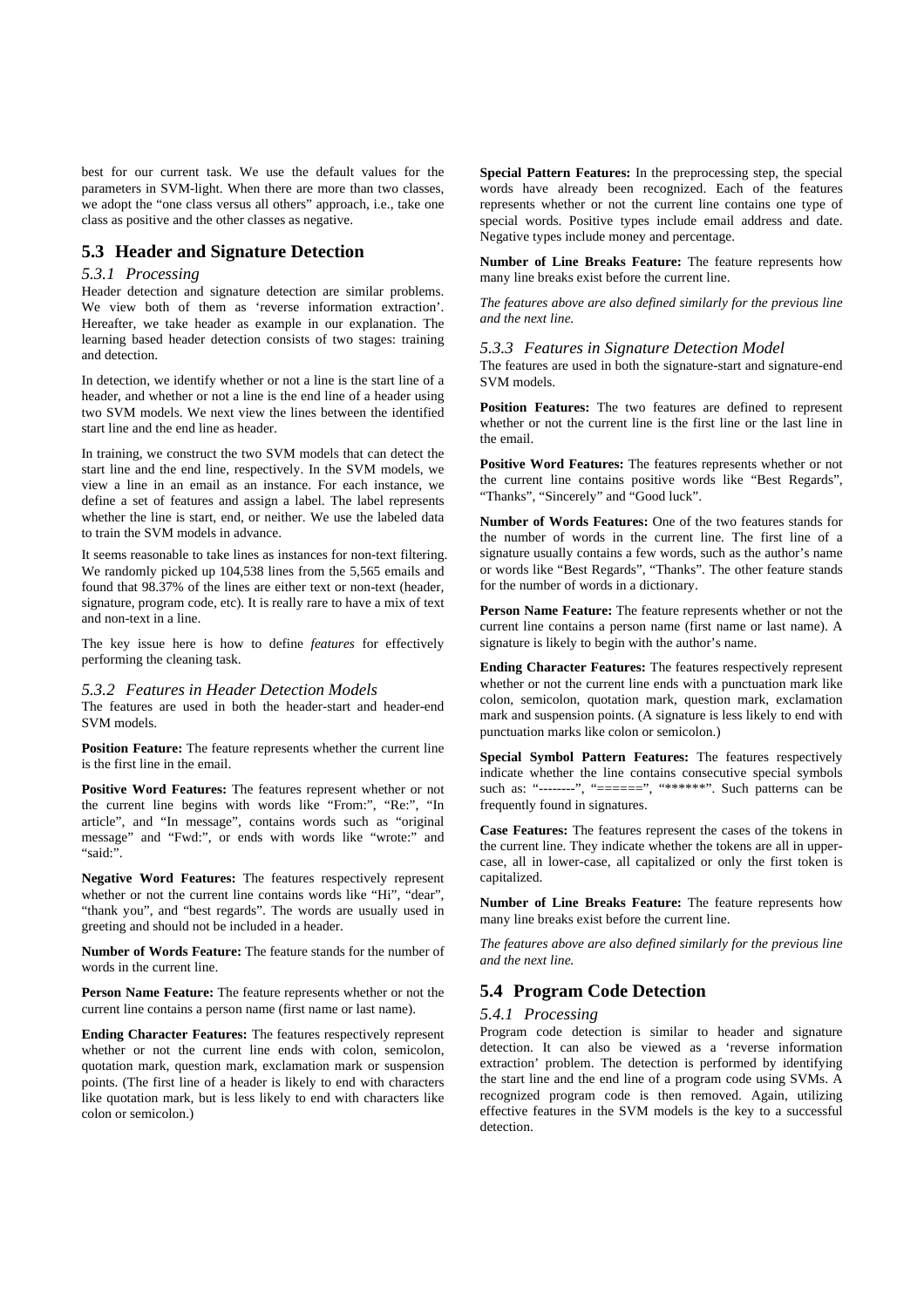#### *5.4.2 Features in Program Code Detection Model*

The following features are used in both the code-start and codeend models.

**Position Feature:** The feature represents the position of the current line.

**Declaration Keyword Feature:** The feature represents whether or not the current line starts with one of the keywords, including "string", "char", "double", "dim", "typedef struct", "#include", "import", "#define", "#undef", "#ifdef", and "#endif".

**Statement Keyword Features:** The four features represent

-whether or not the current line contains patterns like "i++";

-whether or not the current line contains keywords like "if", "else if", "switch", and "case";

**-**whether or not the current line contains keywords like "while", "do{", "for", and "foreach";

-whether or not the current line contains keywords like "goto", "continue;", "next;", "break;", "last;" and "return;".

**Equation Pattern Features:** The four features are defined for equations as follows:

-whether or not the current line contains an equation pattern like "=", "<=" and "<<=";

-whether or not the current line contains an equation pattern like "a=b+/\*-c;";

-whether or not the current line contains an equation pattern like "a=B(bb,cc);";

-whether or not the current line contains an equation pattern like " $a=b$ :".

**Function Pattern Feature:** The feature represents whether or not the current line contains function pattern, e.g., pattern covering "fread(pbBuffer,1, LOCK\_SIZE, hSrcFile);".

**Function Definition Features:** The two features represent whether or not the current line starts with "sub" or "function", and whether or not it starts with "end function" or "end sub".

**Bracket Features:** The four features represent whether or not the line starts with or ends with "{" and whether or not the line starts with or ends with "}".

**Percentage of Real Words Feature:** The feature represents the percentage of 'real' words in the line that can be found in a dictionary.

**Ending Character Features:** Program code lines usually end with a semicolon ";", but seldom end with a question mark "?" or an exclamation mark "!". The two features are defined to represent whether the current line ends with a semicolon and whether the line ends with a question mark or an exclamation mark.

**Number of Line Breaks Feature:** The feature represents how many line breaks exist before the current line.

*The features above are also defined similarly for the previous line and the next line.*

# **5.5 Paragraph Ending Detection**

#### *5.5.1 Processing*

A text may contain many line breaks. We identify whether each of line break is a paragraph ending or an extra-line-break. We view this problem as that of classification and employ a SVM model to perform the task. If a line break is recognized as an extra-line-break, then we remove it; otherwise, we retain it. In this way, we segment the text into normalized paragraphs.

In the SVM model, we view a line as an instance. For each instance, we define a set of features and assign a label. The label represents whether the line break in the line is unnecessary. We use the labeled data to train the SVM model in advance. The lines having extra line breaks are positive instances, and the other lines are negative instances.

## *5.5.2 Features in Paragraph Ending Detection Model*

The following features are defined in the paragraph-ending model.

**Position Features:** The two features represent whether or not the current line is the first line and whether or not it is the last line.

**Greeting Word Features:** The features respectively represent whether or not the line contains greeting words like "Hi" and "Dear". (In such case, the line break should not be removed).

**Ending Character Features:** The features respectively represent whether or not the current line ends with a punctuation mark like colon, semicolon, quotation mark, question mark, exclamation mark and suspension points.

**Case Features:** The two features represent whether the current line ends with a word in lower case letters and whether or not the next line starts with a word in lower case letters.

**Bullet Features:** The features represent whether or not the next line is one kind of bullet of a list item like "1." and "a)". (In such cases, the line break should be retained)

**Number of Line Breaks Feature:** The feature represents how many line breaks exist after the current line.

*The features above are also defined similarly for the next line.*

# **6. EXPERIMENTAL RESULTS**

# **6.1 Data Sets and Evaluation Measures**

#### *6.1.1 Data sets*

We tried to collect emails for experimentation from as many sources as possible. We randomly chose in total 5,565 emails from 14 sources and created 14 data sets. DC, Ontology, NLP and ML and J2EE are from newsgroups at Google (http://groupsbeta.google.com/groups). Jena is a newsgroup at Yahoo (http://groups.yahoo.com/group/jena-dev/). Weka is from a newsgroup at Waikato University (https://list.scms.waikato.ac.nz). Protégé and OWL are from a project at Stanford University (http://protege.stanford.edu/). Mobility, WinServer, Windows, PSS and BR are email collections or newsgroups at Microsoft.

Human annotators conducted annotation on all the emails. Specifically, headers, signatures, quotations, program codes, etc, in the emails were labeled. Paragraph boundaries were identified.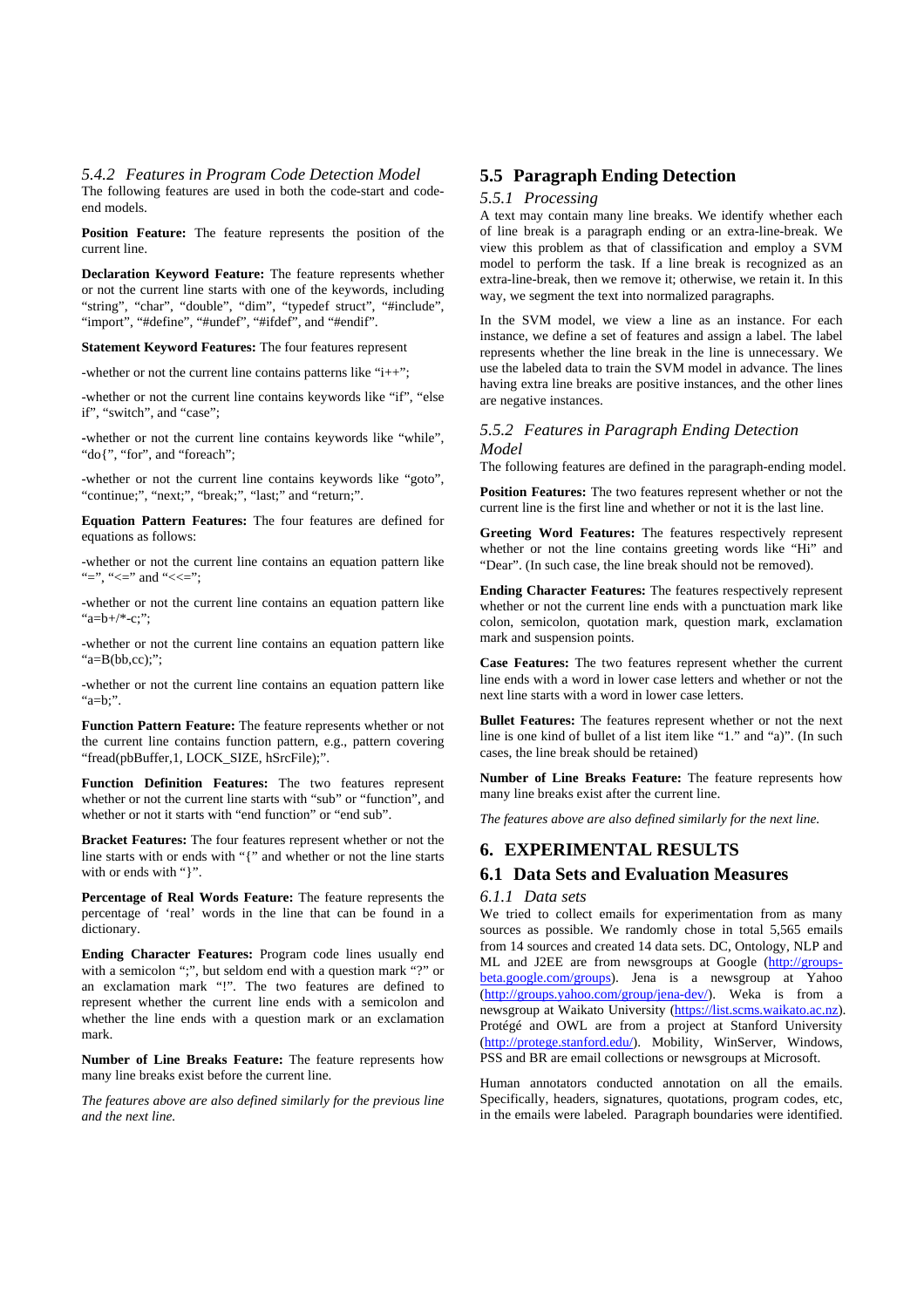Sentence boundaries were marked. Incorrectly-cased words were modified and spelling errors were corrected.

Table 1 shows the statistics on the data sets. The columns respectively represent data set, number of emails, and percentages of emails containing headers, signatures, program codes, and text *only*.

| N <sub>0</sub> | Data Set   | <b>Number</b> | <b>Header</b> | <b>Signature</b> | Code | <b>Text</b><br>Only |
|----------------|------------|---------------|---------------|------------------|------|---------------------|
| $\mathbf{1}$   | DC         | 100           | 100.0         | 87.0             | 15.0 | 0.0                 |
| $\overline{c}$ | Ontology   | 100           | 100.0         | 77.0             | 2.0  | 0.0                 |
| 3              | <b>NLP</b> | 60            | 100.0         | 88.3             | 0.0  | 0.0                 |
| $\overline{4}$ | ML         | 40            | 100.0         | 97.5             | 5.0  | 0.0                 |
| 5              | Jena       | 700           | 99.6          | 97.0             | 38.0 | 0.0                 |
| 6              | Weka       | 200           | 99.5          | 97.5             | 17.0 | 0.5                 |
| $\overline{7}$ | Protégé    | 500           | 28.0          | 82.2             | 3.2  | 16.8                |
| 8              | OWL        | 500           | 38.4          | 93.2             | 4.2  | 4.8                 |
| $\mathbf Q$    | Mobility   | 400           | 44.0          | 74.5             | 0.0  | 18.3                |
| 10             | WinServer  | 400           | 44.9          | 67.2             | 1.25 | 22.1                |
| 11             | Windows    | 1000          | 47.6          | 65.3             | 0.7  | 21.8                |
| 12             | <b>PSS</b> | 1000          | 49.2          | 66.8             | 1.0  | 20.8                |
| 13             | <b>BR</b>  | 310           | 49.5          | 64.3             | 0.0  | 24.4                |
| 14             | J2EE       | 255           | 100.0         | 56.1             | 9.4  | $\overline{0}$      |
|                | Average    | 5565          | 58.5          | 76.0             | 7.2  | 13.8                |

**Table 1. Statistics on data sets (%)** 

From table 1, we see that a large portion of emails contain headers and signatures. In three of the data sets, more than 15% of emails contain program codes.

We also made statistics on other types of errors. In summary, 73.2% of the emails need paragraph normalization, 85.4% of the emails need sentence normalization, and 47.1% of the emails need case restoration. Only 7.4% of the emails contain at least one spelling error. *Only 1.6% of the emails are absolutely clean.* We omit the details due to space limitation.

#### *6.1.2 Evaluation measures*

In all the experiments on detection and extraction, we conducted evaluations in terms of precision, recall and F1-measure. The evaluation measures are defined as follows:

| Precision:  | $P = A / (A + B)$    |
|-------------|----------------------|
| Recall:     | $R = A/(A+C)$        |
| F1-measure: | $F1 = 2PR / (P + R)$ |

where, A, B, C and D denote number of instances.

| Table 2. Contingence table on results of detection and |
|--------------------------------------------------------|
| extraction                                             |

|                  | <b>Is Target</b> | <b>Is Not Target</b> |
|------------------|------------------|----------------------|
| Found            |                  |                      |
| <b>Non Found</b> |                  |                      |

In all evaluations, we view a correction or extraction made by humans as a 'target'. If a method can find the target, we say that it makes a correct decision; otherwise, we say that it makes a mistake. Precision, recall, and F1-measure are calculated on the basis of the result. For header, signature, quotation, program code, and paragraph ending detections, we conduct evaluation at line level. For the other tasks, we perform evaluation at word level.

#### *6.1.3 Baseline methods*

For header detection and paragraph ending detection, we used eClean [33] as baselines. There were default rules in eClean for header detection, and we made some extensions on the rules based on the features of our SVM models for header detection.

For signature detection, we used as a baseline the most useful features in our SVM models for signature detection. For program code detection, it was hard to find a baseline. (There is no feature in eClean for signature and program code detection.)

The rule for header detection is as follow. If a line begins with a pattern of "From:", "Newsgroups:", "To:", "Sent:", "Cc:", "Subject:", "sender:", "news:", "In article", "In Message", or "Re:", contains a pattern of "---Original Message---" or "Fwd:", or ends with a pattern of "wrote:", "said:", or "wrote in message", then identify the line as a line in the header.

The rule for signature detection is as follow. If a line is in the last five lines of the email, and begins with words of "Best Regards", "Regard", "Best Wishes", "Thanks", "Hope this help", "Cheers", "Sincerely", "Yours", or "Gratefully", then identify the line and all the following lines as signature.

The rule for paragraph ending detection is as follows. If a line does not end with a punctuation mark of "!" and ".", and the first word of the next line is neither capitalized nor a number, then remove the line break between the two lines.

# **6.2 Data Cleaning**

#### *6.2.1 Experiment*

We evaluated the performances of our non-text filtering methods (header, signature, quotation and program code filtering) and our text normalization methods (paragraph normalization, sentence normalization, and word normalization) on the *first 12* data sets and used the remaining two data sets for other experiment.

We conducted the experiment in the following way. First, we conducted header and signature filtering. We also performed quotation filtering. After that, we conducted program code filtering. Then, we conducted paragraph normalization. Finally, we conducted sentence normalization and word normalization. In each step, we evaluated the data cleaning results in terms of precision, recall, and F1-measure. We also made comparisons with the baseline methods as described above.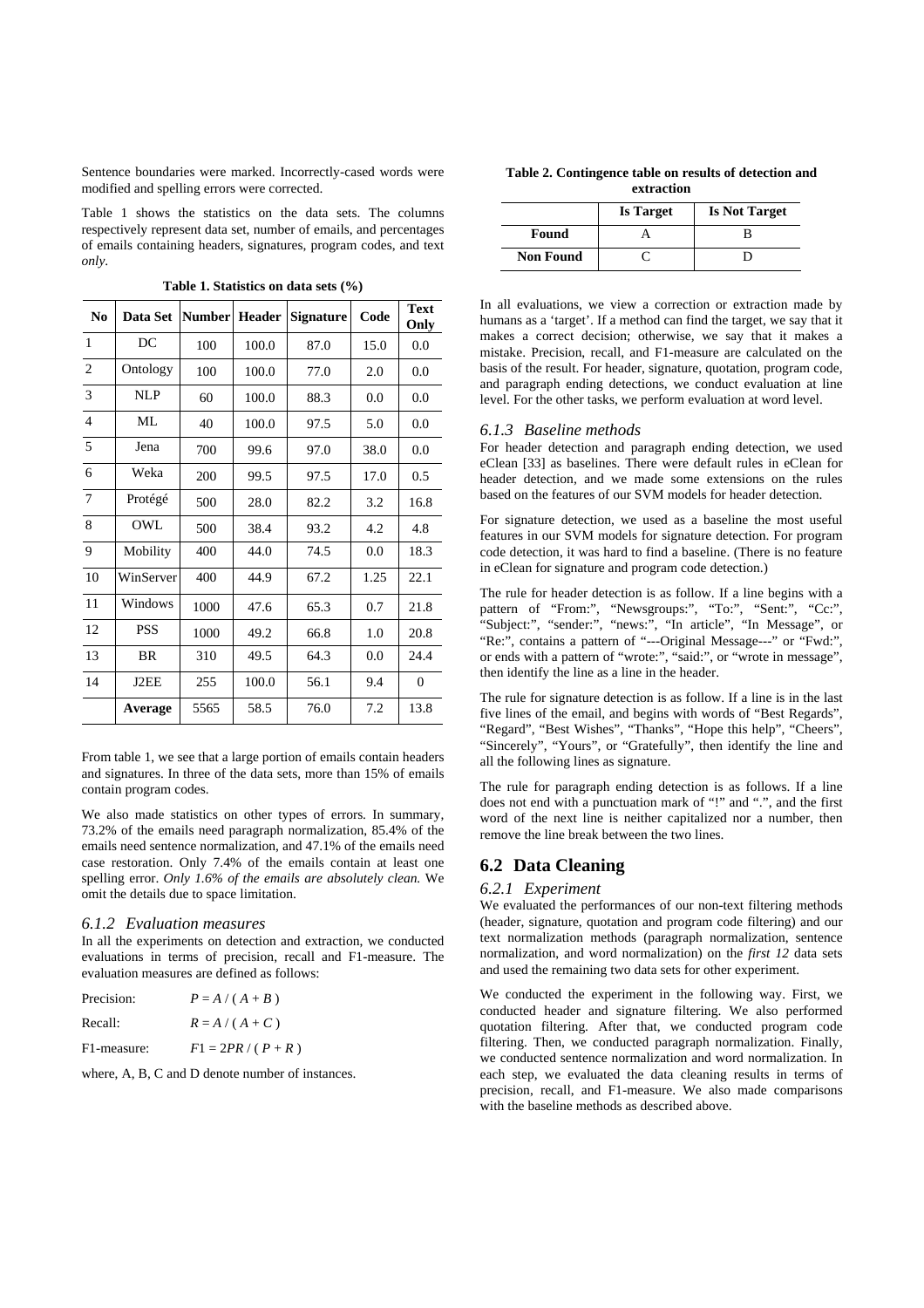Table 3 shows the five-fold *cross-validation* results on the 12 data sets. In the table, Header, Signature, Quotation, Program, Paragraph, Sentence, and Word denote the cleaning steps described above.

We see that our methods can achieve high performances in all the tasks. For Header, Signature, and Paragraph, our methods significantly outperform the baselines. We conducted sign tests on

|                  | <b>Detection Task</b> | <b>Precision</b> | <b>Recall</b> | F1-<br><b>Measure</b> |
|------------------|-----------------------|------------------|---------------|-----------------------|
| Header           | Our Method            | 98.97            | 96.57         | 97.76                 |
|                  | <b>Baseline</b>       | 99.81            | 60.55         | 75.37                 |
|                  | Our Method            | 91.35            | 88.47         | 89.88                 |
| Signature        | <b>Baseline</b>       | 88.54            | 23.68         | 37.36                 |
| <b>Quotation</b> |                       | 98.18            | 92.01         | 95.00                 |
| Program          |                       | 92.97            | 72.17         | 81.26                 |
| Paragraph        | Our Method            | 85.53            | 97.65         | 91.19                 |
|                  | <b>Baseline</b>       | 63.55            | 98.13         | 77.15                 |
| Sentence         |                       | 94.93            | 93.91         | 94.42                 |
| Word             |                       | 93.23            | 89.51         | 91.33                 |

**Table 3. Performances of non-text filtering and text normalization (%)** 

the results. The *p* values are much smaller than 0.01, indicating that the improvements are statistically significant.

For Header, Signature, and Paragraph, both precision and recall of our methods are high. For Program, precision of our method is high, but recall needs further improvement.

#### *6.2.2 Discussions*

(1) **High precision.** Precisions of our methods range from 85.53% to 98.97%. It indicates that the use of features and rules described above is very effective for email data cleaning.

 (2) **Improvements over baseline methods.** The rule-based header detection baseline suffers from low recall (only 60.55%), although its precision reaches 99.81%. This is due to a low coverage of the rules. Usually it is difficult to identify headers by using rules. For signature detection, recall of the baseline is also low (only 23.68%) due to a similar reason. For paragraph ending (conversely extra-line-break) detection, the baseline of using rules cannot work well either. This is because the task is hard to be performed with rules.

(3) **Error analysis.** We conducted error analysis on the results of our method.

For header detection, there were mainly three types of errors. More than 43% of the errors were from headers having specific patterns. About 40% of the errors occurred when there were extra line breaks in headers. Furthermore, there were about 5% errors from headers containing non-ASCII characters.

For signature detection, about 38% of the errors were from signature start line identification and 62% of the errors were from end line identification. Sometimes, signatures are hard to detect. The characteristics of signatures can vary largely depending on authors. Signatures are sometimes similar to the main texts.

In program code detection, recall is only 72.17%. This is because it is hard to find general patterns for the task.

For paragraph detection, 61% of the errors were due to incorrect elimination of necessary line breaks and 39% of the errors were results of overlooking unnecessary line breaks. About 69% of the former errors happened before lists. This is because sometimes bullets in lists were missing. As for the latter errors, about 51.6% were due to errors of program code detection at the previous step.

For sentence ending detection, about 33% of the errors were misclassification of periods in acronyms. 22% of the errors were failures in recovering missing periods.

For word normalization, the errors fell into three categories. First, more than half of the errors were due to out of vocabulary words. Second, one fourth of the errors were due to ambiguities of words. For example, "Outlook 2003" vs. "a pleasant outlook". We need implement a more sophisticated mechanism for dealing with the problem. Third, the erroneous results of sentence ending detection at the previous step also affected the results of word normalization.

# **6.3 Term Extraction**

#### *6.3.1 Experiment*

To evaluate the effectiveness of our method, we applied it to term extraction. Term extraction is a task in which base noun phrases are extracted from documents. The extracted terms can be used as features of documents and thus term extraction is a fundamental processing in text mining.

We evaluated term extraction results before and after conducting email data cleaning.

The two data sets BR and J2EE were used in the experiment. Terms in the two data sets were also manually labeled. In term extraction, we employed a tool based on technologies proposed in [30]. The tool first conducts part of speech tagging with a Hidden Markov Model. It then extracts base noun phrases as terms using a Finite State Machine.

We carried out data cleaning in the same way as that in the experiment in Section 6.2. The SVM models were trained with the first 12 data sets. After each step of data cleaning, we performed term extraction. Table 4 shows the results of term extraction. In the table, Original Data denotes the results of extraction from the original noisy data and Header, Signature, Quotation, Program, and Paragraph denote the results of extraction after the cleaning steps described above. Base denotes the baseline method for cleaning and SVM denotes our proposed method.

We see that significant improvements can be obtained on term extraction precision (+74.2% on BR and +42.4% on J2EE). At each cleaning step, we observe improvements on precision. The results indicate that our method of data cleaning works well and each of the steps in our method is needed.

From the results we see that our method is significantly better than the baseline. We conducted sign tests on the results. The *p*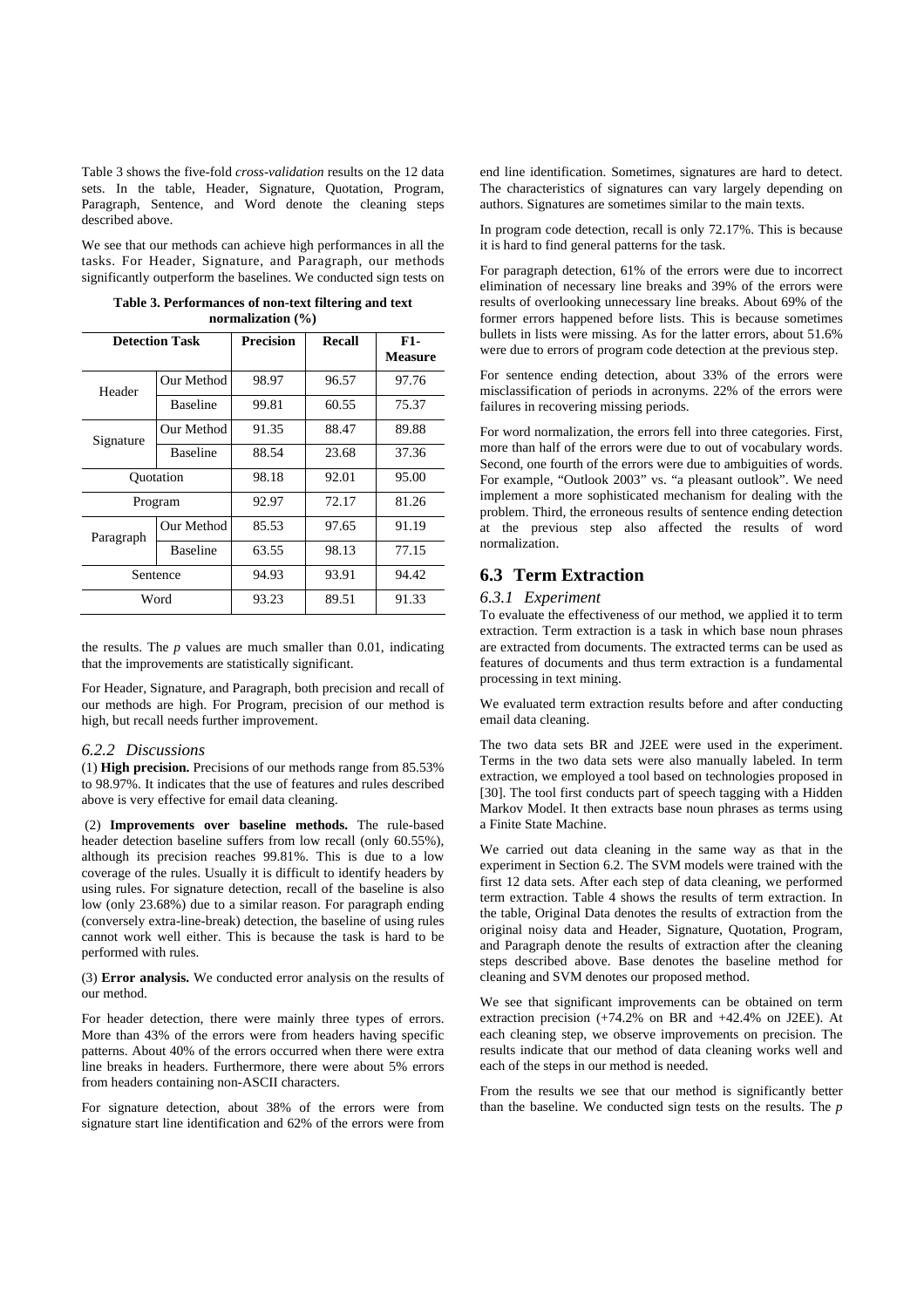values on the two data sets are much smaller than 0.01, indicating that the improvements are statistically significant.

Table 5 shows a comparison between the term extraction results on manually cleaned data and those on the automatically cleaned data using our method. The former results, thus, are upper bounds for our method. We see that the results obtained with our method are close to the upper bounds. We again confirm the effectiveness of our data cleaning method.

| Data       | <b>Term</b>         | <b>Precision</b> |            | Recall      |            | F1-Measure  |            |
|------------|---------------------|------------------|------------|-------------|------------|-------------|------------|
| <b>Set</b> | <b>Extraction</b>   | <b>Base</b>      | <b>SVM</b> | <b>Base</b> | <b>SVM</b> | <b>Base</b> | <b>SVM</b> |
|            | Original<br>Data    | 50.0             |            | 85.2        |            | 63.0        |            |
|            | $+$ Header          | 60.1             | 64.1       | 85.2        | 85.2       | 70.5        | 73.1       |
|            |                     | $+20.0$          | $+28.0$    | $+0.0$      | $+0.0$     | $+11.8$     | $+16.0$    |
|            | $+$ Signature       | 61.9             | 79.8       | 84.8        | 84.3       | 71.6        | 82.0       |
| <b>BR</b>  |                     | $+23.7$          | $+59.5$    | $-0.4$      | $-1.0$     | $+13.6$     | $+30.1$    |
|            | +Quotation          | 61.9             | 79.8       | 84.8        | 84.3       | 71.6        | 82.0       |
|            |                     | $+23.7$          | $+59.5$    | $-0.4$      | $-1.0$     | $+13.6$     | $+30.1$    |
|            | $+$ Program         | 61.9             | 79.8       | 84.8        | 84.3       | 71.6        | 82.0       |
|            |                     | $+23.7$          | $+59.5$    | $-0.4$      | $-1.0$     | $+13.6$     | $+30.1$    |
|            | +Paragraph          | 67.5             | 87.2       | 91.3        | 90.6       | 77.6        | 88.9       |
|            |                     | $+34.8$          | $+74.2$    | $+7.2$      | $+6.4$     | $+23.1$     | $+41.0$    |
|            | Original<br>Data    | 38.9             |            | 68.7        |            | 49.7        |            |
|            | +Header             | 42.6             | 43.3       | 68.3        | 68.3       | 52.5        | 53.0       |
|            |                     | $+9.5$           | $+11.4$    | $-0.6$      | $-0.6$     | $+5.6$      | $+6.7$     |
|            | +Quotation          | 48.0             | 48.6       | 68.3        | 68.3       | 56.4        | 56.8       |
| J2EE       |                     | $+23.3$          | $+25.0$    | $-0.6$      | $-0.6$     | $+13.4$     | $+14.4$    |
|            | $+$ Signature       | 48.6             | 51.2       | 67.9        | 67.7       | 56.7        | 58.6       |
|            |                     | $+25.0$          | $+32.9$    | $-1.2$      | $-1.5$     | $+14.1$     | $+18.0$    |
|            | $+$ Program<br>Code | 48.6             | 52.9       | 67.9        | 67.6       | 56.7        | 59.3       |
|            |                     | $+25.0$          | $+36.0$    | $-1.2$      | $-1.6$     | $+14.1$     | $+19.5$    |
|            |                     | 50.3             | 55.4       | 70.2        | 70.3       | 58.6        | 62.0       |
|            | $+$ Paragraph       | $+29.4$          | $+42.4$    | $+2.2$      | $+2.3$     | $+18.0$     | $+24.7$    |

**Table 4. Performances of term extraction on original data and cleaned data (%)** 

**Table 5. Performances of term extraction on clean data and data cleaned by our method (%)** 

| Data<br>set | <b>Term</b><br><b>Extraction</b> | <b>Precision</b> | Recall | $F1-$<br><b>Measure</b> |
|-------------|----------------------------------|------------------|--------|-------------------------|
| <b>BR</b>   | Clean                            | 88.71            | 91.87  | 90.26                   |
|             | Our Method                       | 87.16            | 90.63  | 88.86                   |
| J2EE        | Clean                            | 61.68            | 71.05  | 66.03                   |
|             | Our Method                       | 55.40            | 70.27  | 61.96                   |

#### *6.3.2 Discussions*

(1) The improvements on precision are significant (ranging from  $+42.4\%$  to  $+74.2\%$ ). The results are consistent with those obtained in the experiment in Section 6.2.

(2) Non-text filtering (header, signature, quotation and program code detection) makes major contributions to the improvements. The improvements on precision are +59.5% and +36.0%.

(3) Non-text filtering induces small drops in recall sometimes. This is because filtering has certain errors and can mistakenly discard some text data.

(4) Paragraph normalization (paragraph ending detection) is useful. It can concatenate broken lines and makes possible the extraction of noun phrases that lie across two broken lines. As a result, it improves not only precision  $(+14.7\%$  and  $+6.4\%)$ , but also recall (+6.4% and +2.3%).

(5) Term extraction after cleaning with our method outperforms that with the baseline methods. On BR, the improvement by our methods is +41.0% and the improvement by the baseline is only +23.1%. On J2EE, the improvement by our methods is 24.7% and that by the baseline is 18.0%.

(6) It is difficult to accurately extract terms from J2EE, even after manual cleaning. This is because the text contains many out-ofvocabulary words and thus it is hard to extract terms from the data.

# **7. CONCLUSION**

In this paper, we have investigated the problem of email data cleaning. We have defined the problem as that of non-text filtering and text normalization. We have proposed a cascaded approach to the task. Using Support Vector Machines, we have been able to make an implementation of the approach. Experimental results show that our approach can significantly outperform baseline methods for email data cleaning. When applying it to term extraction from emails, we observe a significant improvement on extraction accuracy.

As future work, we plan to make further improvement on the accuracy of each step. We also want to apply the cleaning method to other text mining applications.

## **8. REFERENCES**

- [1] A. L. Berger, S. A. Della Pietra, and V. J. Della Pietra. A Maximum Entropy Approach to Natural Language Processing. Computational Linguistics, 22:39-71, 1996.
- [2] E. Brill and R. C. Moore. An Improved Error Model for Noisy Channel Spelling Correction. In Proc. of the 38th Annual Meeting of the ACL, 2000, pages 286–293.
- [3] H. L. Chieu and H. T. Ng. A Maximum Entropy Approach to Information Extraction from Semi-Structured and Free Text. In Proc. of Eighteenth National Conference on Artificial Intelligence, 2002.
- [4] K. Church and W. Gale. Probability Scoring for Spelling Correction. In Statistics and Computing, Vol. 1, 1991, pages 93-103.
- [5] A. Clark. Pre-processing Very Noisy Text. In Proc. of Workshop on Shallow Processing of Large Corpora. Corpus Linguistics 2003, Lancaster. 2003.